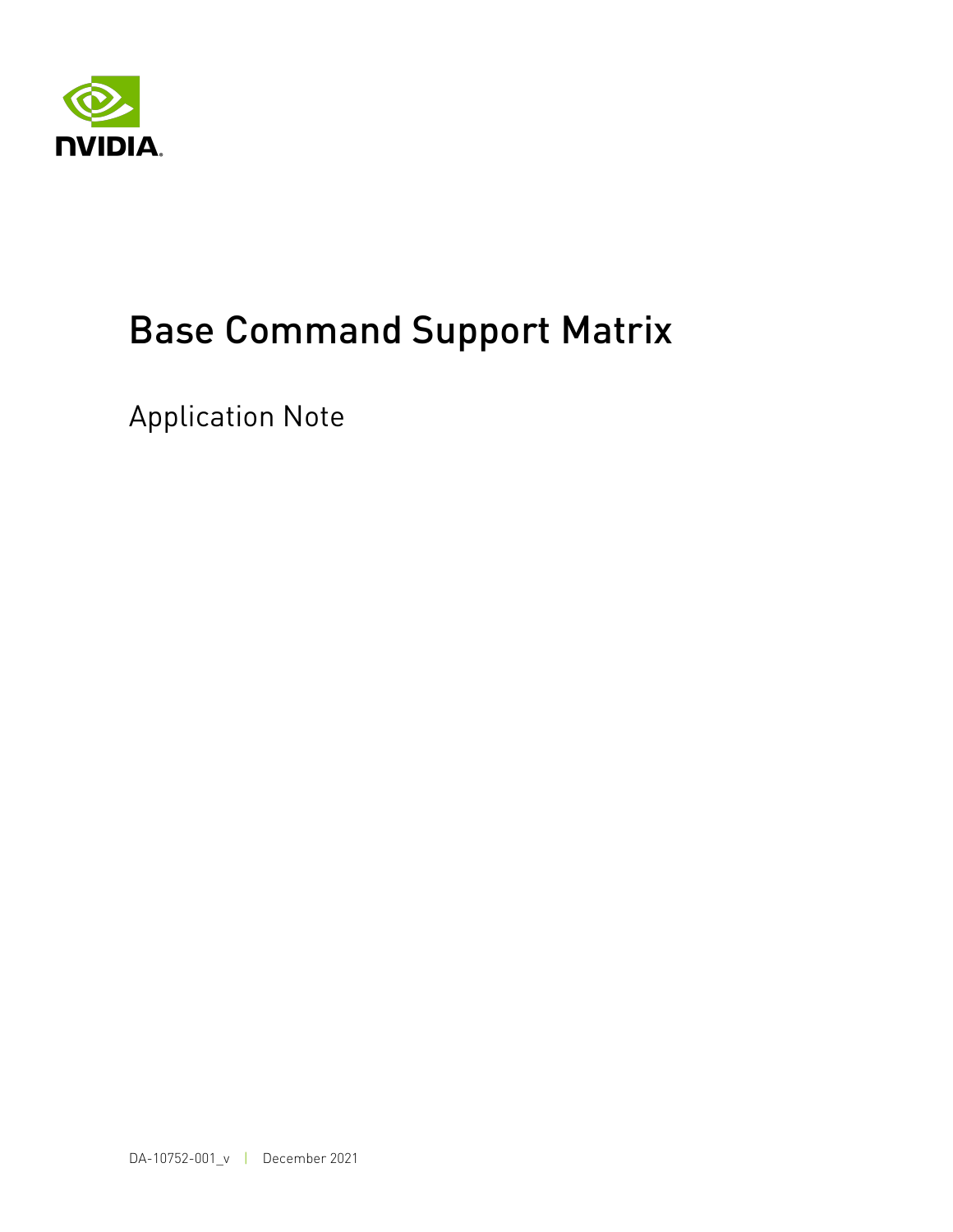#### Table of Contents

| Chapter 2. Getting Support from the Base Command Support Forum5 |  |
|-----------------------------------------------------------------|--|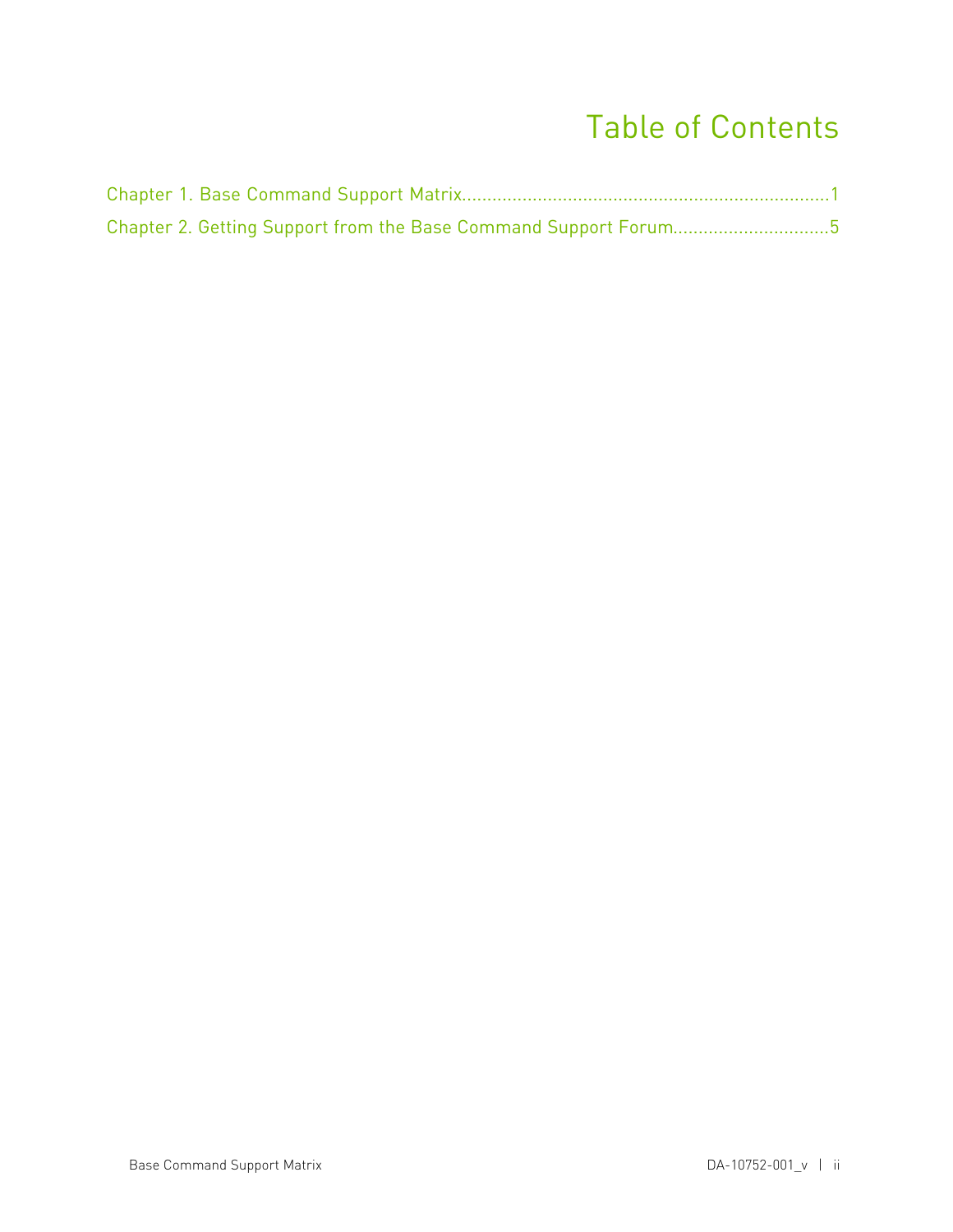### <span id="page-2-0"></span>Chapter 1. Base Command Support Matrix

Note: The deep learning framework container packages follow a naming convention that is based on the year and month of the image release. For example, the 21.02 release of an image was released in February 2021.

#### NVIDIA Optimized Frameworks

**‣** Published on [NVIDIA NGC | Catalog](https://ngc.nvidia.com/catalog)

| PyTorch | $>= 20.09$ | Getting Started                           |
|---------|------------|-------------------------------------------|
|         |            | PyTorch Overview<br>$\blacktriangleright$ |
|         |            | <b>Pulling A Container</b><br>▶           |
|         |            | Running PyTorch<br>ь                      |
|         |            | Contents                                  |
|         |            | Python 3<br>$\blacktriangleright$         |
|         |            | APEX<br>$\blacktriangleright$             |
|         |            | MLNX_OFED<br>▶                            |
|         |            | OpenMPI<br>ь                              |
|         |            | Nsight Compute<br>$\blacktriangleright$   |
|         |            | Nsight Systems<br>$\blacktriangleright$   |
|         |            | TensorBoard<br>ь                          |
|         |            | TensorRT<br>$\blacktriangleright$         |
|         |            | DALI<br>ь                                 |
|         |            | MAGMA<br>ь                                |
|         |            | <b>DLProf</b><br>$\blacktriangleright$    |
|         |            | PyProf<br>ь                               |
|         |            | Tensor Core optimized<br>ь<br>examples:   |
|         |            | ResNeXt<br>ь                              |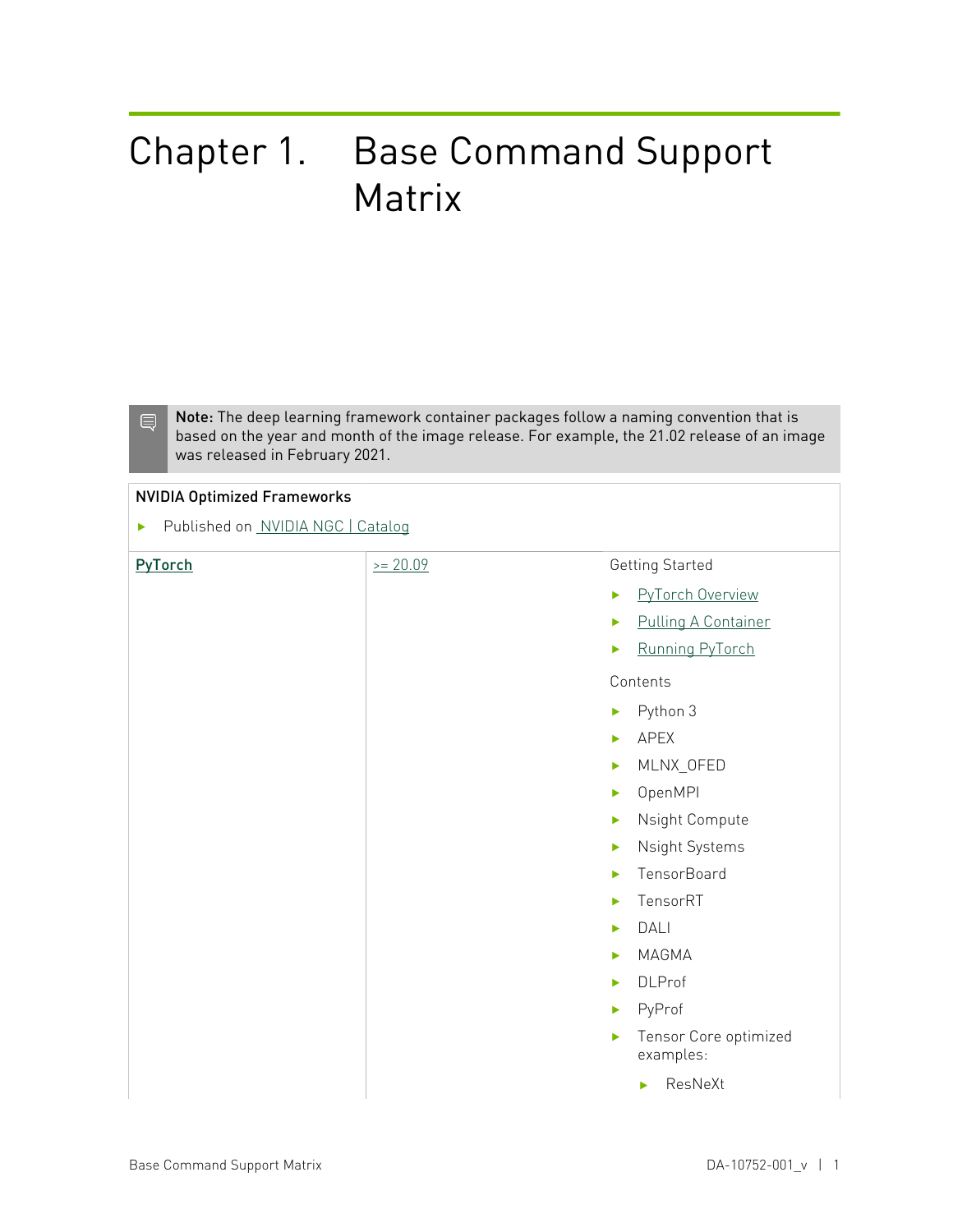|                   |           | SE-ResNext<br>ь<br>TransformerXL<br>ь<br>Jasper<br>▶<br><b>BERT</b><br>ь<br>Mask R-CNN<br>ь<br>Tacotron 2 and<br>ь<br>WaveGlow<br>SSD300<br>ь<br>Neural Collaborative<br>ь<br>Filtering (NCF)<br>ResNet50<br>ь<br><b>GNMT</b><br>ь<br>Jupyter and JupyterLab:<br>▶<br>Jupyter Client<br>ь<br>Jupyter Core<br>▶<br>Jupyter Notebook<br>×<br>JupyterLab<br>Þ.<br>JupyterLab Server<br>▶<br>Jupyter-TensorBoard<br>▶<br>PyProf<br>▶ |
|-------------------|-----------|----------------------------------------------------------------------------------------------------------------------------------------------------------------------------------------------------------------------------------------------------------------------------------------------------------------------------------------------------------------------------------------------------------------------------------|
| <b>Tensorflow</b> | $>=20.09$ | <b>Getting Started</b><br>TensorFlow Overview<br>▶<br><b>Pulling A Container</b><br>▶<br>Running TensorFlow<br>▶<br>Contents<br>Python 3<br>▶<br>Horovod<br>ь<br>OpenMPI<br>K<br>TensorBoard<br>ь<br>MLNX_OFED<br>Þ<br>TensorRT<br>×<br>DALI<br>ь<br>Nsight Compute<br>ь<br>Nsight Systems<br>K<br>Jupyter and JupyterLab:<br>$\blacktriangleright$<br>Jupyter Client0<br>ь<br>Jupyter Core<br>ь                                 |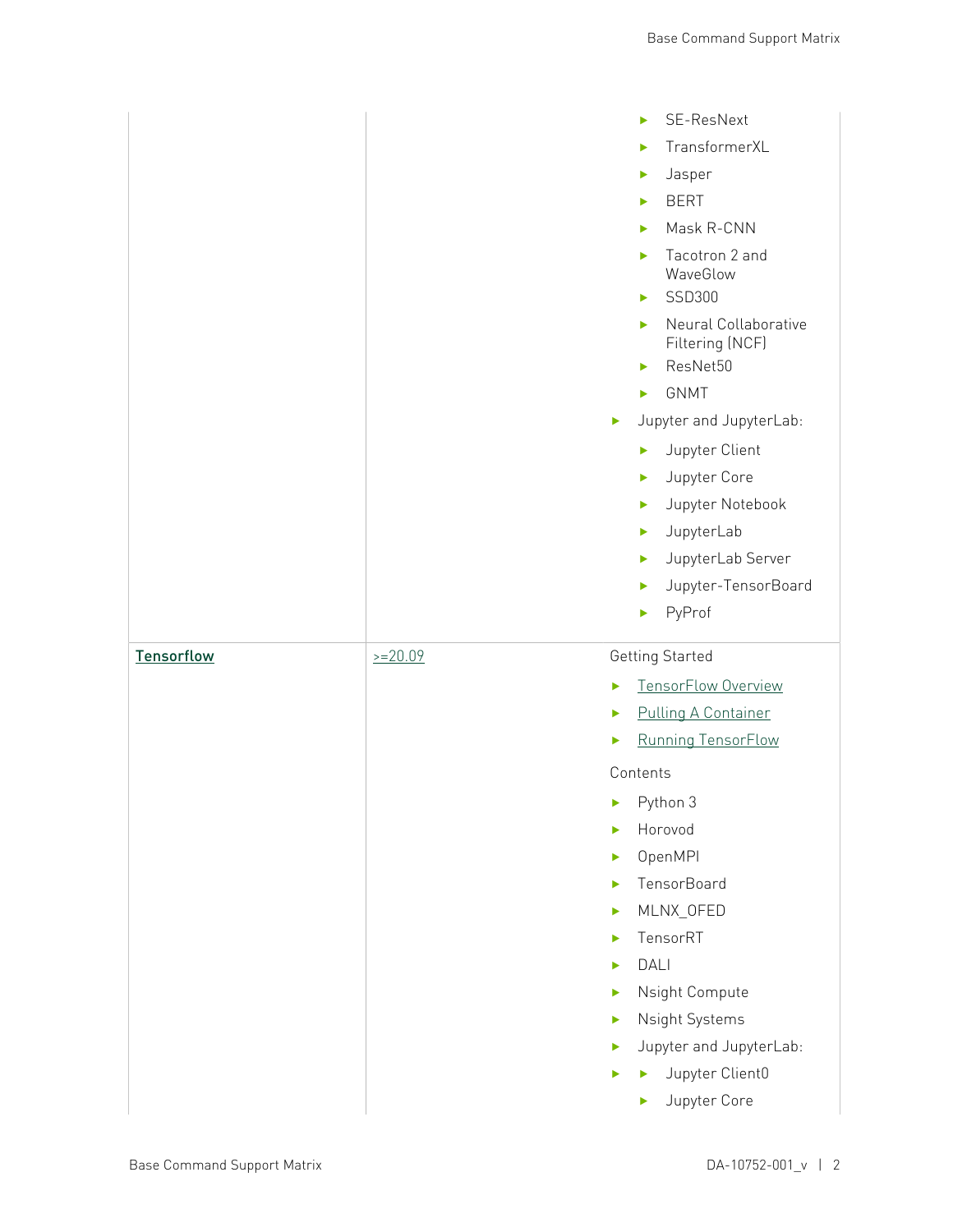|                                           |                                                                              | Jupyter Notebook<br>ь<br>JupyterLab<br>▶<br>JupyterLab Server<br>▶<br>Jupyter-TensorBoard<br>ь                                                                                                                                |  |  |
|-------------------------------------------|------------------------------------------------------------------------------|-------------------------------------------------------------------------------------------------------------------------------------------------------------------------------------------------------------------------------|--|--|
|                                           |                                                                              |                                                                                                                                                                                                                               |  |  |
| <b>KALDI</b>                              | $= 20.09$                                                                    | <b>Getting Started</b><br>Kaldi Overview<br>ь<br>Pulling a Container<br>▶<br>Running Kaldi<br>▶<br>Contents<br>Python 3<br>ь<br>MLNX_OFED<br>ь<br>OpenMPI<br>ь<br>Nsight Compute<br>ь<br>Nsight Systems<br>▶<br>TensorRT<br>ь |  |  |
| <b>Base Container Image</b>               |                                                                              |                                                                                                                                                                                                                               |  |  |
| Published on NVIDIA NGC   Catalog         |                                                                              |                                                                                                                                                                                                                               |  |  |
| Container OS                              | Ubuntu 18.04/Ubuntu 20.04/UBI8                                               | Ubuntu 18.04.6 LTS<br>ь<br>Ubuntu 20.04.3 LTS<br>ь                                                                                                                                                                            |  |  |
| CUDA Base Image ( cuBLAS,<br>cuDNN, NCCL) | NVIDIA CUDA 11.4.2 (CUDA 11.x<br>supported through compatibility<br>on R450) | <b>Documentation</b><br>ь<br>Release Notes<br>▶<br>cuDNN v8.2.4.15<br>▶<br>NCCL v2.11.4<br>▶<br>NVIDIA CUDA on NGC<br>▶<br>Catalog                                                                                            |  |  |
| NVIDIA Video Codec SDK                    | Video Codec SDK 11.1                                                         | video-codec-sdk                                                                                                                                                                                                               |  |  |
| Vulkan SDK (Vulkan and<br>OpenGL)         | SDK 1.2.133                                                                  | Vulkan Container                                                                                                                                                                                                              |  |  |
| Optix (not containerized)                 | 7.1.0                                                                        | About the NVIDIA Optix Ray<br><b>Tracing Engine</b>                                                                                                                                                                           |  |  |
| <b>DGX</b>                                |                                                                              |                                                                                                                                                                                                                               |  |  |
| <b>DGX System</b>                         | DGX A100 640 GB                                                              | About the DGX A100                                                                                                                                                                                                            |  |  |
| <b>Operating System</b>                   | DGX OS 5                                                                     | Release Notes                                                                                                                                                                                                                 |  |  |
| <b>NVIDIA Driver</b>                      | 450.142.00                                                                   | Release Notes                                                                                                                                                                                                                 |  |  |